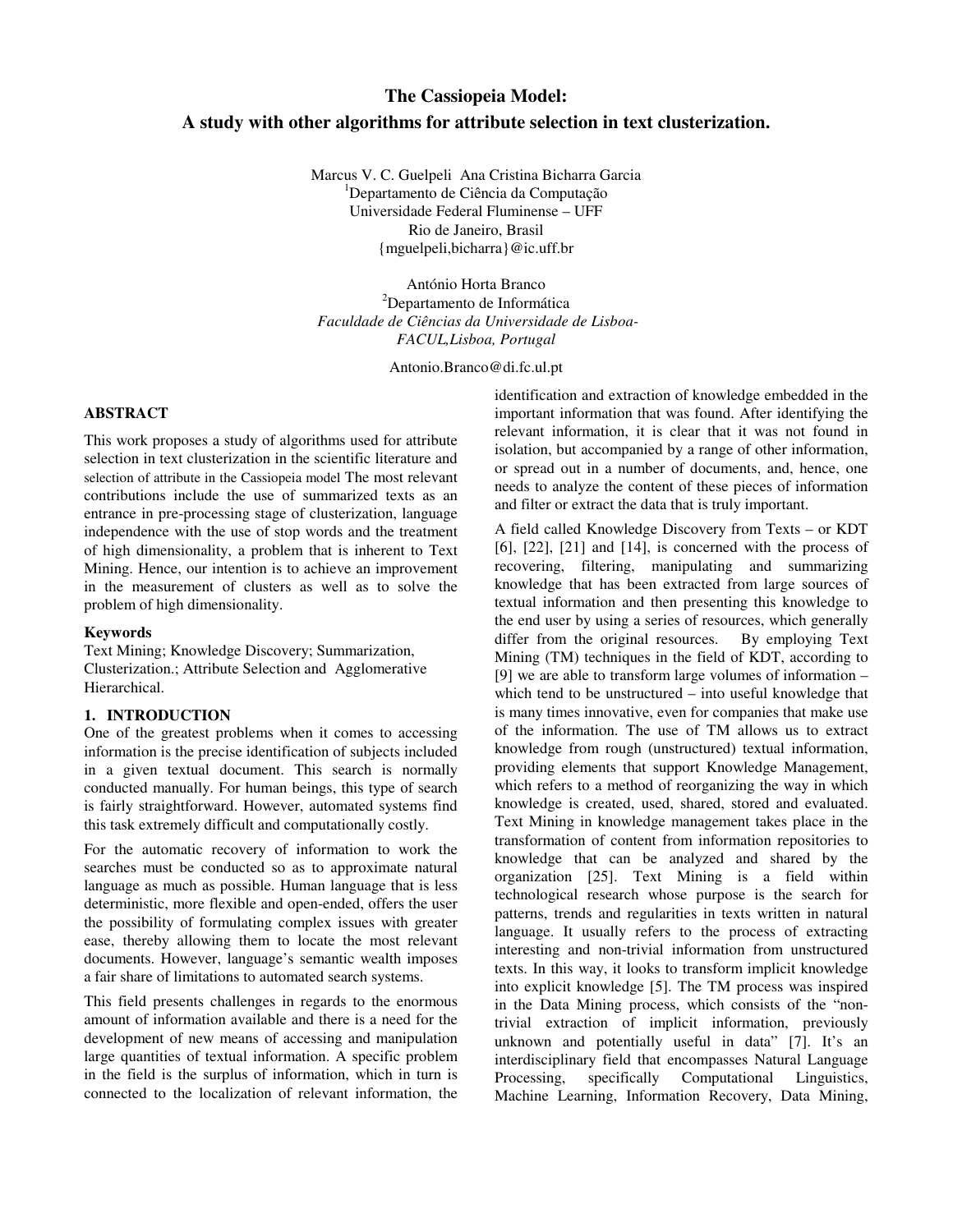Statistics and Information Visualization. For [13], TM is the result of the symbiosis of all these fields. There are many aims when it comes to applying the process of TM: the creation of summaries, clusterization (of texts), language identification, extraction of terms, text categorization, management of electronic mail, management of documents and market research and investigation.

The focus of this work is to use text clusterization, which is a technique that is employed when one does not know the classes of elements in the available domain and, hence, the aim is to automatically divide elements into groups according to a given criterion of affinity or similarity. Clusterization aids in the process of knowledge discovery in texts, facilitating the identification of patterns in the classes [9].

The aim of this work is to compare the Cassiopeia model with other clusterization methods described in the literature, in which the attribute is identified in the pre-processing phase by word frequency and, according to [10], this is the most important phase of clusterization and the one that will determine its success and thereby affect knowledge discovery.

This work is organized as follows. In Section 2, the Cassiopeia model is described. In Section 3, the simulation methodology is explained. Section 4 shows the results obtained in the experiments and Section 5 presents the conclusion and future works.

### **2. THE CASSIOPEIA MODEL**

The Cassiopeia Model, as illustrated in Figure 1, is comprised of two processes: Summarization and Clusterization.



**Figure 1. The Cassiopeia Model.**

The Cassiopeia model starts with text entries for knowledge discovery. These texts go through the pre-processing phase during which they are prepared for the computational process. In this stage, the case folding technique is employed, placing all letters in small caps, as well as other details such as removing all existing figures, tables and markers.

According to [8] and [9] this transforms the texts into a format that is compatible and ready to be processed. The pre-processing stage also includes summarization, the purpose of which, in the Cassiopeia model, is to decrease the number of words for clusterization, which occurs in the processing stage. In this way, the issue of high dimensionality (a problem in the field of TM) is addressed, avoiding the use of the similarity matrix in the processing phase, as well as allowing for the permanence of stopwords, which address the issue of language independence. Not using the similarity matrix and the permanence of stopwords are issues that will be explained in items 2.1 and 2.2.

After concluding the pre-processing phase, the processing stage begins, where the texts are clustered – that is, organized into clusters based on a similarity criterion – as described in detail in item 2.2.

The clusters that are created have a vector of words called cluster centroid which contains words with a high level of relevance to each cluster, that is, words which are pertinent in relation to the clustered texts. With the reclusterization of new texts, which takes place during processing, clusters, sub-clusters or even a fusion of clusters may appear [15]. The word vectors, due to the issue of dimensionality, adopt, according to [26], a similarity threshold, which is yet another important point involved in solving the problem of high dimensionality in TM. The reason for this threshold will be explained in item 2.2., but in case of reclusterization, it can suffer variations until it reaches its stabilization value, that is, the degree of pertinence of each word in each cluster, as shown in Figure 1.

The clusters are organized hierarchically (top-down). Reclusterization occurs up until the moment in which the centroids in each cluster reach stability, that is, when they no longer go through alterations. After the processing phase, it is time to start the post-processing stage, where each one of the text clusters or sub-clusters will contain by similarity a set of summarized texts with a high level of informativity and with the main ideas outlined, which is typical of summarized texts.

### **2.1 Summarization during pre-processing to decrease dimensionality and improve the measurement of text clusterizations.**

Summaries are reduced texts that convey the most important and most relevant ideas of the original text in a way that is clear and straightforward without loss of informativity [3].

This need to simplify and summarize occurs due to the increase in the volume of information available in the media and the short amount of time available for reading a wide range of texts [8] and [9]. As a consequence of this process, there is an inability on the part of readers to absorb the content matter of original texts. Hence, the summary is a shortened version of the text whose aim is to grasp the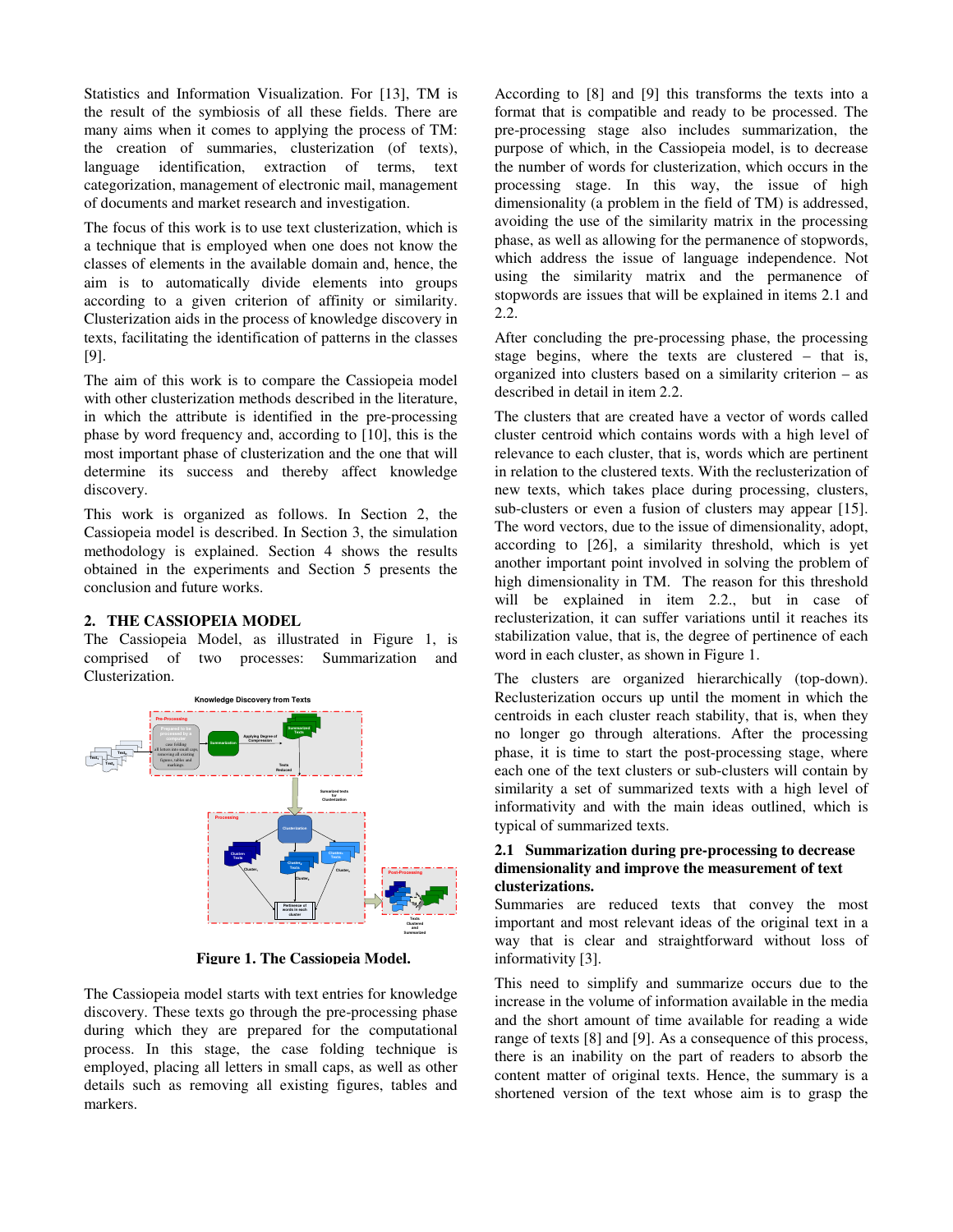author's main point and convey it in a few sentences to the reader.

The Automatic Summarization (SA) used in the Cassiopeia Model is extractive and follows the empirical approach defined by [18], also known as the superficial approach. This technique uses statistical or superficial methods that identify the most relevant follow-ups of the source-text, producing extracts by juxtaposing the extracted sentences, without any modification in terms of the order of the original text. For this simulation, we selected both professional summarizers and those from the literature. The details regarding these summarizers, as well as their algorithms, will be presented in item 3.

The most relevant point of this work and the main focus of the study is the use of summarization as an integral part of the process of text clusterization, since, as well as the decreasing volume of processing, it confers a significant gains in the mensuration of text clusterizations. This is what this study hopes to show and the results can be observed in item 4.

### **2.2 Clusterization in the Cassiopeia Model**

According to [4], text clusterization is a totally automatic process that separates a collection into groups of texts with similar content. The identification of clusters by way of their characteristics, which is known as cluster analysis, is important in the Cassiopeia model because the texts and clustered by evaluating the similarity between them. This evaluation is described in the three phases below.

The three phases of the Cassiopeia model were proposed by [8], the purpose of which is to cluster documents that have been previously summarized.

*First Phase* - (Attribute Identification): the characteristics of the words in the text are selected using relative frequency. This defines the importance of a term according to the frequency in which the term is found in the text. The more a term appears, the more important it is found to be in any given text. The relative frequency is calculated using equation (1). This formula normalizes the result of the absolute word frequency, avoiding situations in which shorter documents are represented by small vectors and large documents by large vectors. After normalization, all documents are represented with vectors of the same size.

$$
F_{rel} X = \frac{F_{abs} X}{N}
$$
 (1)

Where  $F_{rad}X$  is equal to the relative frequency of X,  $F_{abc}X$  is equal to the absolute frequency of X, i.e., the number of times X appears in the document, and N is equal to the total number of words in the text.

Each word is considered a vectorial space and, as such, represents one dimension (there are as many dimensions in a text as there are words). In this way, the first step towards handling this problem takes place in summarization, where the space of dimensionality is significantly reduced. It is later dealt with a second time in the first phase of this process, where the characteristic of the words are selected by using relative frequency.

*Second Phase* - (Similarity Calculation): in this phase, the model identifies the similarity between texts (as per the characteristics selected in the first phase). In order to do this, a measure of fuzzy similarity was used – a measure of set theoretic inclusion [2], which evaluates the presence of words in the two texts being compared. this fuzzy value represents the degree to which an element is included in another, i.e., the degree of equality between them. If the word appears in both texts, a value of one (1) is added to the counter; if it doesn't, then zero (0) is added.

In the end, the degree of similarity is a fuzzy value between 0 and 1, calculated by the average, that is, the total value of the (common) counters divided by the total number of words in both texts (disregarding repetitions). The fact that a word is more important in one text or another, appearing with different frequencies in each text, is not taken into account. This problem can be resolved, in part, by employing another function [17], that takes the average using fuzzy operators, which are reminiscent of the original, but which place different weights on the words.

Thus, the fact that words appear with different degrees of importance in the texts is taken into account. In this case, the weights of each word are based on the relative frequency. The similarity value is calculated by the median of the average weights of the common words. In other words, when a word appears in both documents, the average of their weights is summed together instead of adding the value of one (1). In the end, the average is calculated using the total words in both documents. After the similarity calculation has been conducted, the Cassiopeia algorithm is used to organize the vectors in a decreasing way, as shown below in Figure 2.

1. Establish the average frequency of the words in the document based on the Zipf Curve.

$$
\int (k; s; N) = \sum_{n=1}^{N} \frac{\frac{1}{n^{s}}}{k^{s}}
$$
 (2)

Where: *N* is the number of elements; *k* stands for classification; *s* is the value of the exponent that characterizes the distribution

2. Choose the 25 words to the left of the average and the 25 words to the right of it.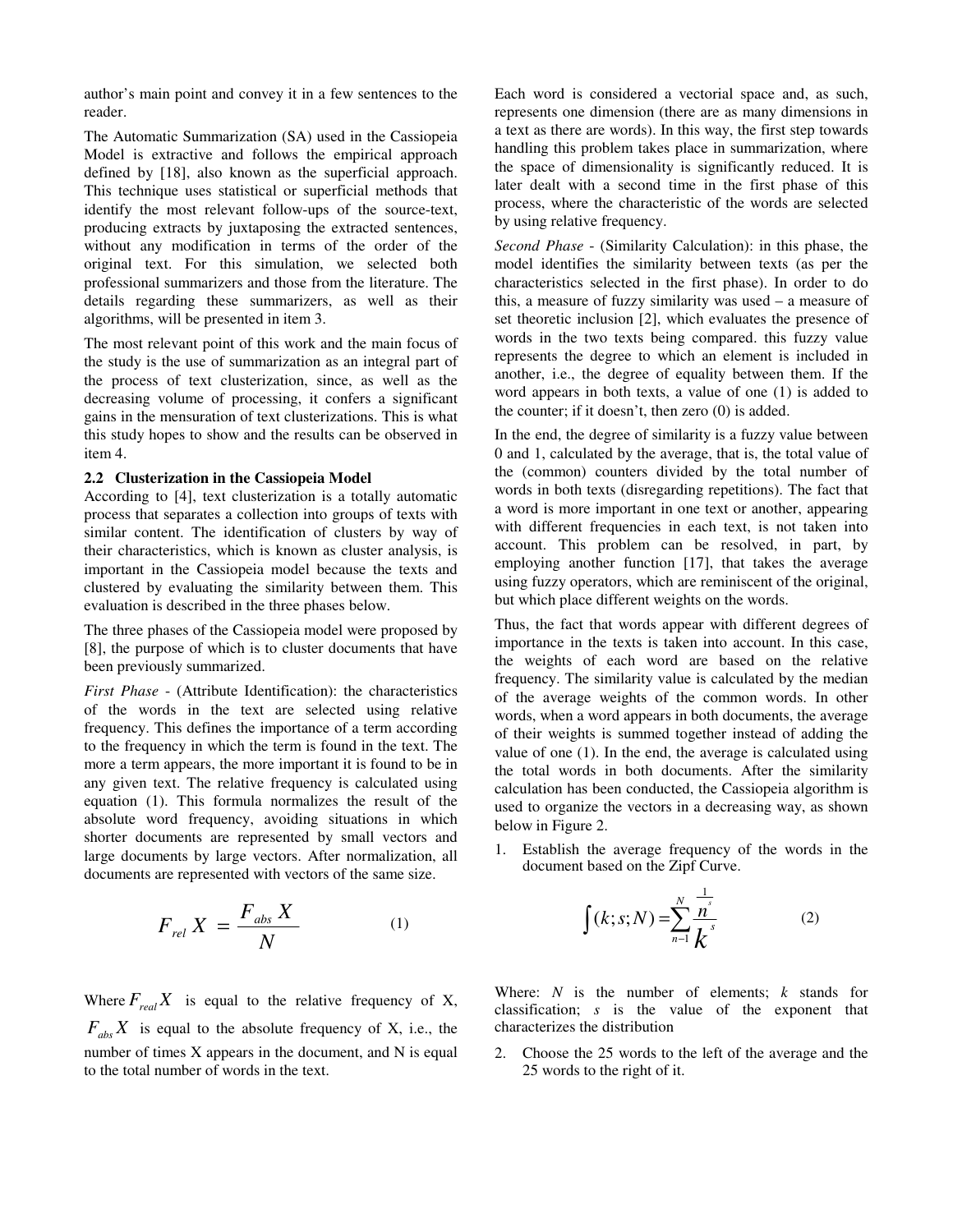*Third Phase* - (Agglomerative Hierarchical Method): This last phase employs the Agglomerative Hierarchical method that, by analyzing constructed dendograms, defines the previous number of clusters. The Clicks algorithm is used to identify the text clusters by setting some sort of relationship rule that will creat clusters based on the similarity analysis of the terms in the text. In this way, according to [9], the Clicks algorithm is able to construct more cohesive clusters. The employment of the summarization module and then these three phases of the clustering module ensures that the Cassiopeia module is able to go without the use of the similarity matrix (which is a critical point of the high dimensionality within the field of TM, since the similarity matrix grows exponentially in relation to its text base[24].



**Figure 2. Selection of Attribute in the Cassiopeia model.** 

### **3. SIMULATION METHODOLOGY**

#### **3.1 Corpus**

This experiment included as a corpus original texts, meaning texts that had not been summarized, in both Portuguese and English. In Portuguese, there are texts from the journalistic, legal and medical domains, totaling 300 original texts, 100 for each domain. In the legal domain, the articles were extracted from the website (www.direitonet.com.br). The texts were extracted from nine categories, as classified by the website itself: Environmental, Civil, Constitutional, Consumer, Family, Criminal, Welfare, Procedural and Labor. Texts belonging to the medical domain were obtained from the database Scientific Electronic Library Online - SciELO Brasil, on the website (www.scielo.br) and they were extracted from ten categories classified by the website: Cardiology, Dermatology, Epidemiology, Geriatrics, Gynecology, Hematology, Neurology, Oncology, Orthopedics and Pediatrics. Texts from both the legal and the medical domain are scientific and were extracted from specialized databases. For the journalism domain, we used the TeMário 2004 corpus [19], which has texts originating from the online newspaper Folha de São Paulo and spanning the five sections of the paper: Special, International, World, Opinion and Politics.

For texts in the English language, there was also a variation in the domains, but in this case, we selected 200 original texts from the journalistic and medical domains. We did not locate any legal texts that complied with our established criteria which was that they be free of charge. The journalism texts were extracted from the news agency Reuters (www.reuters.com) for the period ranging from April 27 to April 30 2010 and they fall into ten different categories: Economy, Entertainment, G-20, Green Business, Health, Housing Market, Politics, Science, Sports and Technology. The medical texts used were taken from the Scientific Electronic Library Online – SciELO, from their webiste (www.scielo.org). These texts were published between April 9 and 17 2001 and fit into ten categories, as classified on the website: Cardiology, Dermatology, Epidemiology, Geriatrics, Gynecology, Hematology, Neurology, Oncology, Orthopedics and Pediatrics Cardiologics.

### **3.2 Summarizers**

The criteria used to select the summarization algorithms in these experiments were defined as those that could define compression percentages per word; in order for this to occur, they should be able to perform compressions of 50%, 70%, 80 and 90%.

For the summarization process in Portuguese, three summarizers described in the literature were used: Supor [16] which selects sentences that include the most frequent words from the source-text to compose the extract; Gist Average Keyword [20], in which the punctuation of the sentences can occur by one of two simples statistical methods, the keywords method or the average keywords method; and Gist\_Intrasentença [20], which is applied to all sentences in by excluding the stopwords.

For the summarization process in the English texts, three summarizers were use, two of which are professional and one from the literature that can be found on the internet. Copernic and IntellexerSummarizerPro are professional summarizers whose algorithms are considered black-box. SewSum [12], the summarizer from the literature, uses a language-specific lexicon to map the inflected forms of words in the content to their respective roots.

### **3.3 Metrics**

The process of clustering by similarity is, by definition, a non-supervised processed and, as such, there are no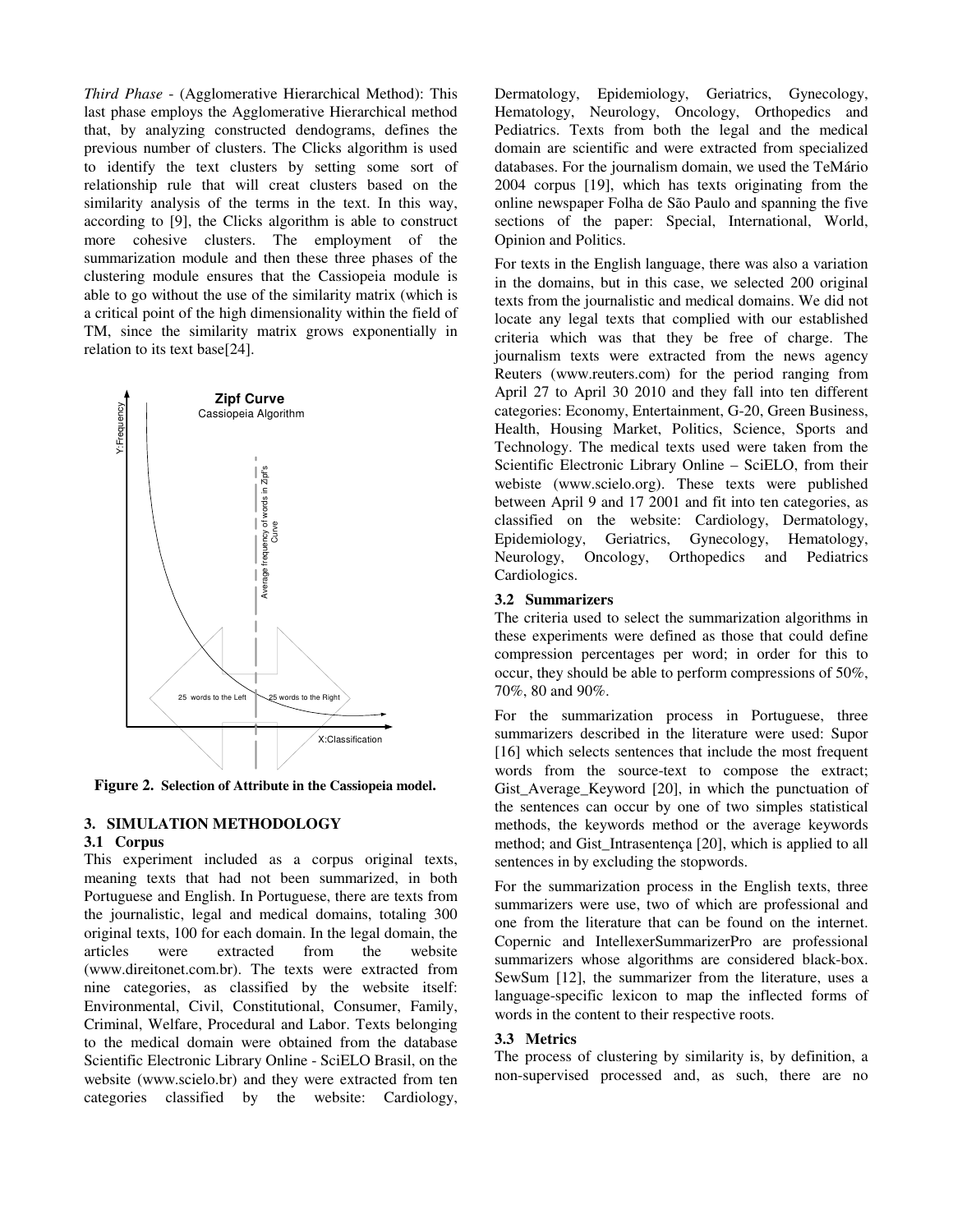predetermined classes or examples that can indicate the characteristics of the data set.

According to [11], the evaluation of clusterization can be distributed in three major categories: External or Supervised Metrics, Internal or Non-Supervised Metrics and Relative Metrics, which will not feature in this work.

For the supervised or external metrics, the results of clusterization are evaluated using a structure of predetermined classes that reflect the opinion of a human specialist. For this type of metric, measures such as Precision, Recall and F-Measure are used [23].

In the case of non-supervised or internal metrics, to evaluate the results one uses only information contained in the generated groups; in other words, no external information is used. The most common measures used to achieve this, according to [23] and [1], are cohesion, coupling and silhouette coefficient, a harmonic measure of these two metrics.

With the purpose of validating the results in this experiment, both external and internal measures will be used. The measures were defined as follows:

*3.3.1 External Metrics* 

Recall(R): 
$$
\frac{t l c d}{t \gcd} * 100
$$
 (3)

Where *tlcd* is the local total of the dominant category of *cluster i* and *tgcd* is the global total of the dominant category of *cluster i* in the process.

$$
Precision(P): \qquad \qquad \frac{tlcd}{te} * 100 \tag{4}
$$

Where t*lcd* is the local total of the dominant category of *cluster i* and *te* is the total number of elements in *cluster i.* 

$$
F\text{-}Measure(P): \ 2 * \frac{Precision * Re \, call}{Precision + Recall} \qquad (5)
$$

*3.3.2 Internal Metrics:* 

$$
Cohesion(C): \qquad \frac{\sum_{i>j} Sim(P_i, P_j)}{n(n-1)/2} \tag{6}
$$

Where  $n$  is the number of texts in the cluster  $P$ , Sim is the similarity calculation and each  $P_i$  is a member of the cluster *P.* 

$$
Coupling (A): \quad \frac{\sum_{i>j} Sim(C_i, C_j)}{n_a (n_a - 1)/2} \tag{7}
$$

Where *C* is the centroid of a given cluster present in *P*, *Sim* is the similarity calculation and  $n_a$  is the number of clusters present in *P.* 

$$
Silhouette Coefficient (S): \frac{b(i) - a(i)}{\max(a(i), b(i)}
$$
 (8)

Where *a(i)* is the average distance between the *i-eth* element of the group and the other elements belonging to the same group.  $B(i)$  the lowest possible distance between the *i-eth* element of the group and any other group that does not contain the element. The Silhuette Coefficient of a group is the arithmatic average of the coefficients calculated for each element belonging the group, which is shown in

$$
\overline{s} = \frac{1}{N} \sum_{i=1}^{N} S \tag{9}
$$

The value of S is located in range between 0 and 1.

#### *3.3.3 Attribute Identification Method*

This is where the characteristics of the words in the text are selected using methods that have received the most attention in works related to the field of non-supervised attribute selection in textual documents. They are described below.

#### *3.3.3.1 Ranking by Term Frequency- (RTF)*

Ranking by frequency uses the concept of TF as scoring measure for a given attribute, giving more value to the term that appears most frequently throughout the entire collection. This count is usually normalized to avoid a bias towards longer documents so as to place a measure of importance of *i* whiten the given document *d j*. Hence, one gets the term frequency, defined as follows: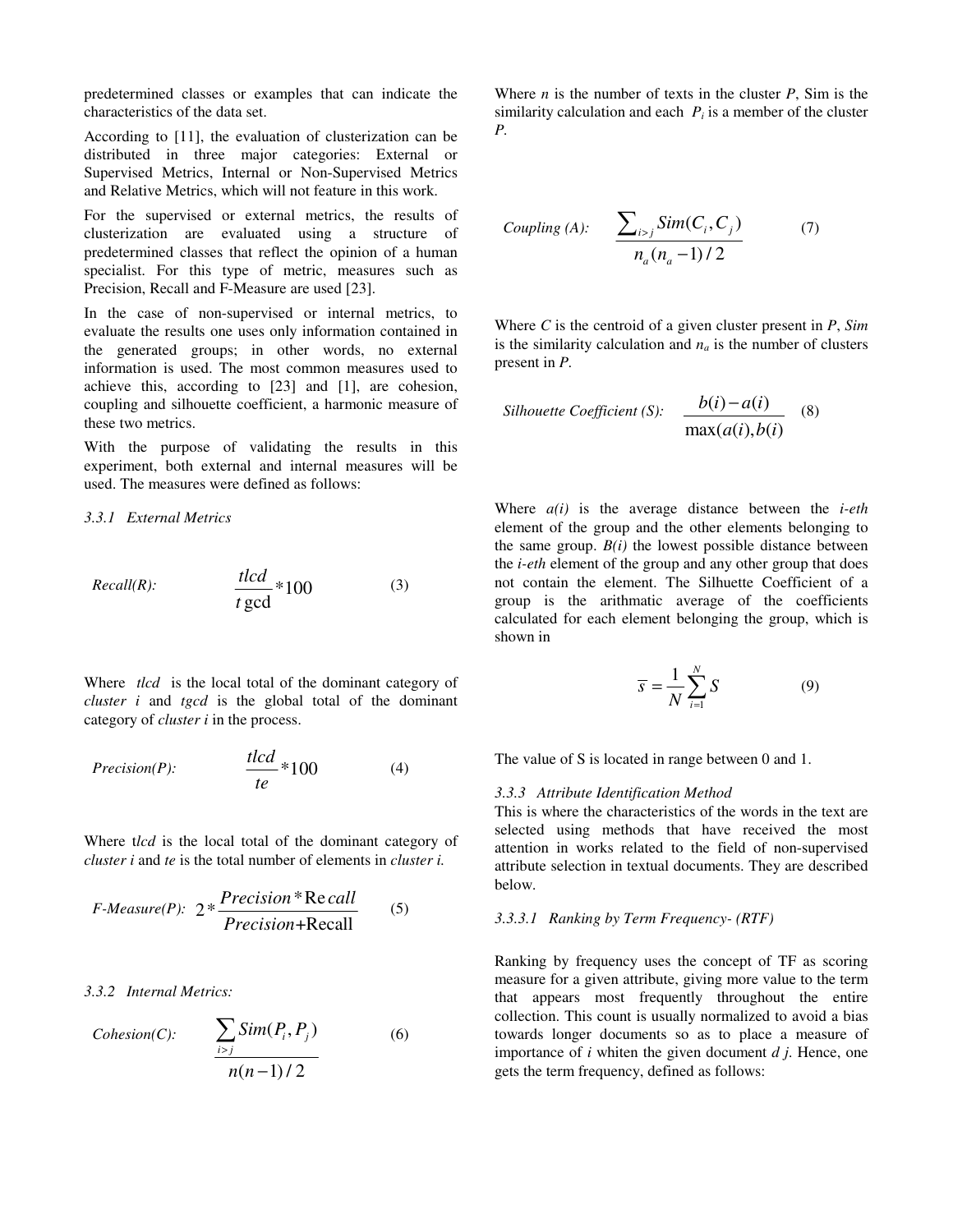$$
tf_{i,j} = \frac{n_{i,j}}{\sum_{k} n_{k,j}}
$$
 (10)

 $N_{i,j}$  is the number of occurences of the term that is under consideration (*t i*) in the document *d j*, and the denominator is the sum of the number of occurences of all the terms in document  $d \, i$  in other words, the size of the document  $| d \, i$ |.

#### *3.3.3.2 Ranking by Document Frequency- (RDF)*

This method calculates the number of documents in which the terms appear. It takes into account the fact that the terms that appear in few documents are not relevant to the collection and therefore can be ignored. Formally, this can be obtained as follows:

$$
w_{t,d} = (1 + \log t f_{t,d}) \cdot \log_{10}(\frac{N}{df_t}) \tag{11}
$$

- *dft* is inverse measure of the informativity of t.
- $dft \leq N$ .
- *idf* (inverse document frequency) of *t*.
- We use log (*N/dft*) instead of *N/dft* to soften the effect of the *idf*.
- *3.3.3.3 Inverse Document Frequency- (TFIDF)*

$$
idfi = \log \frac{|D|}{|\{d : t_i \in d\}|}
$$
 (12)

- |D|: represents the total number of documents in the corpus or collection;
- $|\{d : t_i \in d\}|$  : Number of documents in which the term t appears i which is  $n_{i,j} \neq 0$  If the term is not in the corpus, this will lead to a division by zero. Hence, the common usage  $is 1 + |\{ d : t_i \in d \}|.$

To measure the importance of a term *i* in a document *j*, the following calculation is used: *tf-idf<sub>i,j</sub>* where *tf-idf<sub>i,j</sub>* =  $tf_{i,j}$  \* *idf<sup>i</sup> .*[19].

#### **4. RESULTS OBTAINED IN THE EXPERIMENTS**

Due to the very large volume of experiment results obtained through measures proposed in item 3, harmonic measures will be shown in external measures (the *F-Measure*) and in internal measures (the *Coeficiente Silhouette*). It is worth noting that, although they were not shown in this article, results were generated for all measures, in Portuguese and English, for all domains – journalistic, legal, and medical – and for different compression levels of 50%, 70%, 80% and 90%.

As in all corpus simulations in Portuguese and English, three summarizers were used (Gist\_Keyword, Gist\_Intra and Supor) for the Portuguese language (Copernic, Intellexer and SweSum), for the English language, and four compressions (50%, 70%, 80% and 90%). There are thus comparison possibilities in twelve possible results for each language and in each domain.

Figure 3 shows text clustering results in the corpus in Portuguese, using the Cassiopeia model (with and without stopwords) and the literature methods RDF, RTF and TFIDF. Summarizers were used in Portuguese: Gist Keyword, Gist Intra and Supor, with 50%, 70%, 80% and 90% compression, in the journalistic, legal and medical domains. Results are composed of the average sum of the averages obtained from each summarizer, using the harmonic F-Measure throughout the 100 interactions.



### **Figure 3. Text clustering values in the Corpus in Portuguese with internal measure using the harmonic FMeasure.**

In Figure 4, it is possible to observe improved performance of the Cassiopeia model (with stopwords) in text clusters compared with the Cassiopeia model (without stopwords) and literature methods. With 50% of all samples, the Cassiopeia model (with stopwords) reached this percentage for different summarizers and compression levels, using the FMeasure.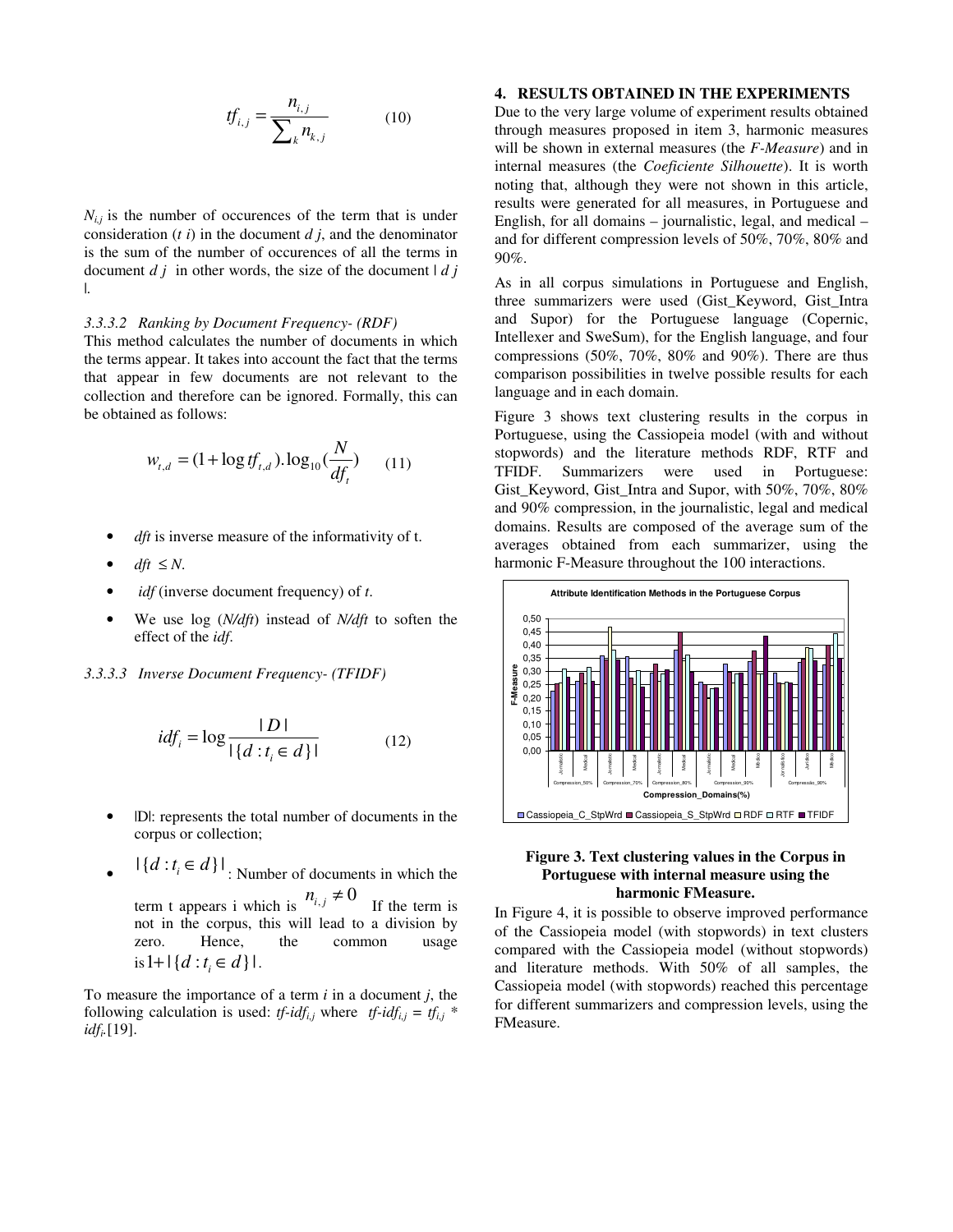

# **Figure 4. Percentages obtained by the Cassiopeia model and the RDF, RTF and TFIDF models in text clusters in the Corpus in Portuguese in the journalistic domain with the harmonic FMeasure.**

In Figure 5, it is possible to observe improved performance of the Cassiopeia model (with stopwords) in text clusters compared with the Cassiopeia model (without stopwords) and literature methods. With 50% of all samples, the Cassiopeia model (with stopwords) reached this percentage for different summarizers and compression levels, using the FMeasure



**Figure 5. Percentages obtained by the Cassiopeia model and the RDF, RTF and TFIDF models in text clusters in the Corpus in Portuguese in the legal domain with the harmonic FMeasure.** 

In Figure 6, it is possible to observe improved performance of the RTF method in text clusters compared with the Cassiopeia model (with and without stopwords) and literature methods. With 33% of all samples, RTF method reached this percentage for different summarizers and compression levels, using the FMeasure.



## **Figure 6. Percentages obtained by the Cassiopeia model and the RDF, RTF and TFIDF models in text clusters in the Corpus in Portuguese in the medical domain with the harmonic FMeasure.**

Figure 7 shows text clustering results in the corpus in English, using the Cassiopeia model (with and without stopwords) and the literature methods RDF, RTF and TFIDF. Summarizers were used in English: Copernic, Intellexer and SweSum, with 50%, 70%, 80% and 90% compression, in the journalistic and medical domains. Results are composed of the average sum of the averages obtained from each summarizer, using the harmonic F-Measure throughout the 100 interactions





In Figure 8, it is possible to observe improved performance of the TFIDF method in text clusters compared with the Cassiopeia model (with and without stopwords) and literature methods. With 42% of all samples, TFIDF method reached this percentage for different summarizers and compression levels, using the FMeasure.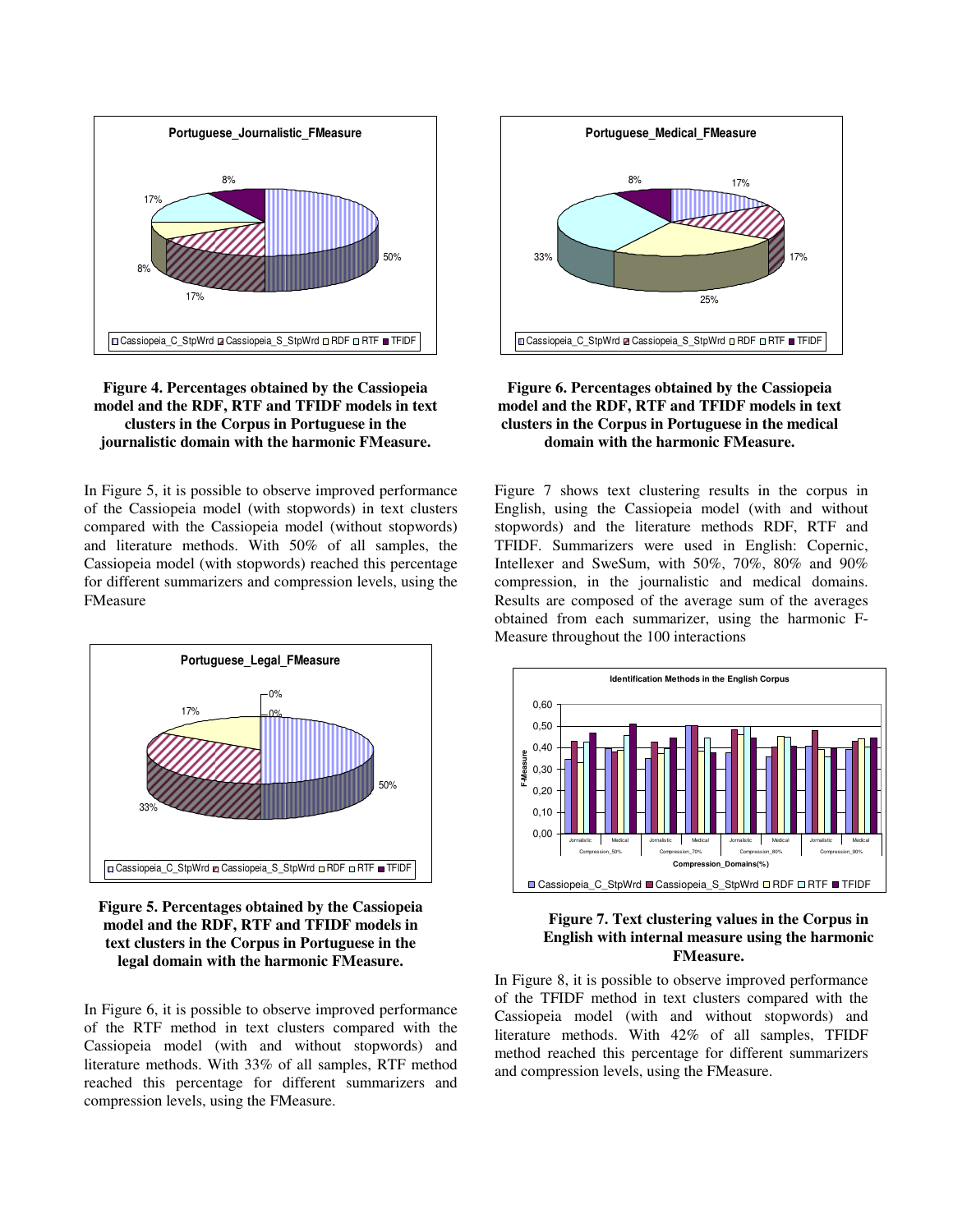

**Figure 8. Percentages obtained by the Cassiopeia model and the RDF, RTF and TFIDF models in text clusters in the Corpus in English in the journalistic domain with the harmonic FMeasure.** 

In Figure 9, it is possible to observe improved performance of the RDF method in text clusters compared with the Cassiopeia model (with and without stopwords) and literature methods. With 51% of all samples, RDF method reached this percentage for different summarizers and compression levels, using the FMeasure



**Figure 9. Percentages obtained by the Cassiopeia model and the RDF, RTF and TFIDF models in text clusters in the Corpus in English in the medical domain with the harmonic FMeasure.** 

Figures 10 and 11 show the text corpus cluster in Portuguese and English, respectively, using the Cassiopeia model (with and without stopwords) and literature methods RDF, RTF and TFIDF using summarizers Gist\_Keyword, Gist Intra and Supor in Portuguese and summarizers Copernic, Intellexer and SweSum in English, with 50%, 70%, 80% and 90% compression, in journalistic, legal and medical domains in Portuguese, and journalistic and

medical domains in English. Results are the averages of the average sums obtained in each summarizer, using the harmonic Silhouette Coefficient method throughout the 100 interactions.



**Figure 10. Text clustering values in the Corpus in Portuguese with external measure using the harmonic Silhouette Coefficient.** 

In Figures 10 and 11 reveals a prevalence of 100% in all the samples of the best text clustering of the Cassiopeia model (with stopwords) in all languages, in each domain and in all compressions, compared with the Cassiopeia model (without stopwords) and literature methods RDF, RTF and TFIDF



**Figure 11. Text clustering values in the Corpus in English with external measure using the harmonic Silhouette Coefficient.** 

#### **5. CONCLUSION**

When evaluating the results of external measures, we can observe, in Figures 3 and 7, the use of the F-Measure, which is a harmonic measure of Recall and Precision. Good performance is observed in Portuguese language, as shown in Figure 3 and highlighted in Figures 4 and 5, where the Cassiopeia model obtained 50% of the sample with the best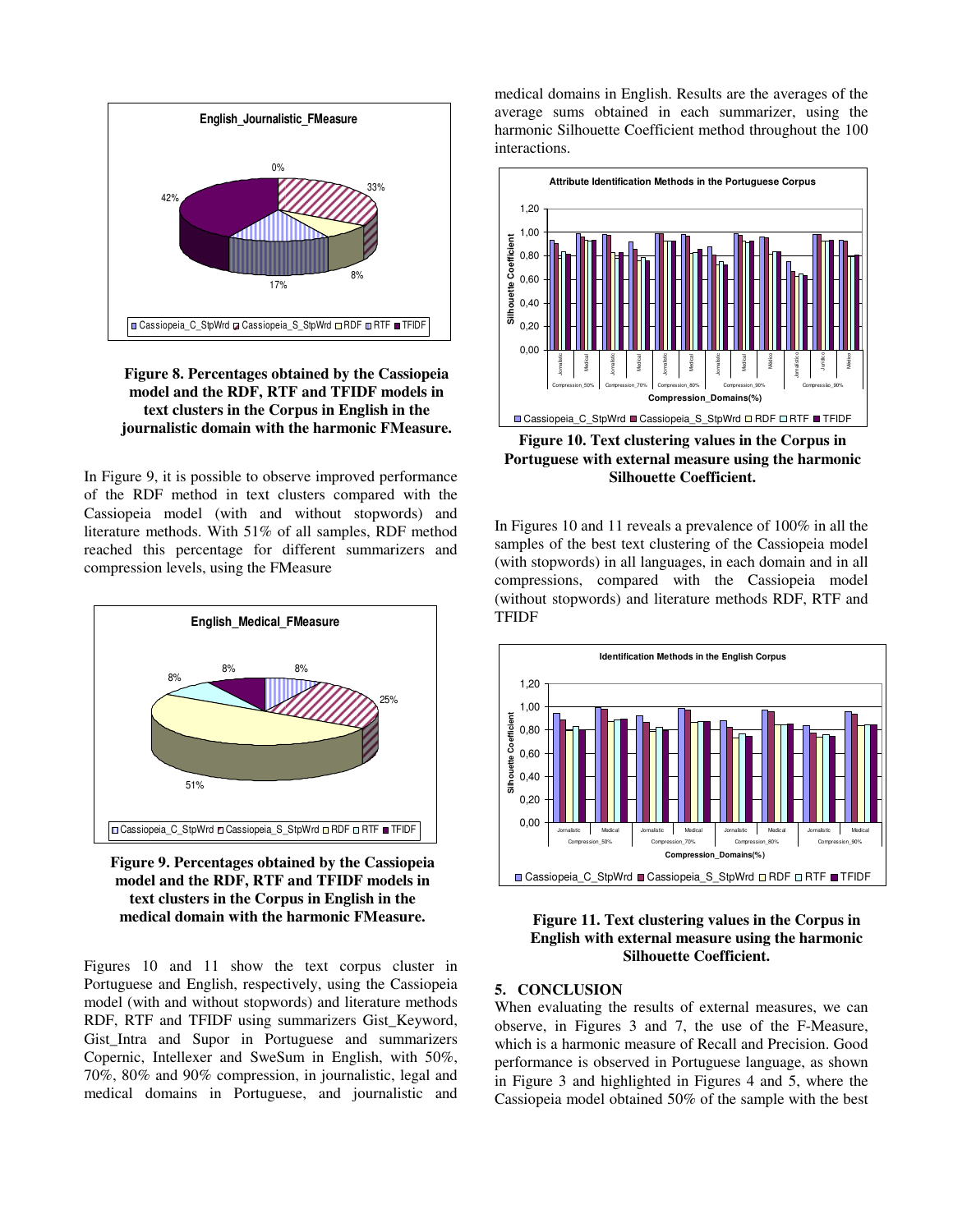text clustering result. In Figure 6, equilibrium of the Cassiopeia model is observed, since, when added, the Cassiopeia model with stopwords and without stopwords obtained 34% of the whole sample but, in nominal values, the Cassiopeia model reached only 17%. In case of Figure 7, in the English language, we can observe that the Cassiopeia model did not obtain the best result. However, in Figures 8 and 9, we can observe that, in nominal values, the Cassiopeia model is just below the best value. In Figure 8, the sum of the Cassiopeia models reach 50%, while the best cluster value of TFIDF method is 42%.

With the results of internal measures, Figures 10 and 11 show the use of the Silhouette Coefficient measure, which is a harmonic measure of Cohesion and Linkage. In this case, we can see absolute predominance of the Cassiopeia method with stopwords as revealing the largest text clustering value among all samples, both for Figure 10 and Figure 11. This result was so expressive that the second best value in all the sample was the Cassiopeia model without stopwords.

Because Cassiopeia is an unsupervised model, these results were very significant since there was absolute prevalence in the internal measure that, as explained in item 3.3, uses only information contained in clusters generated to conduct result assessment. In other words, they do not use external information

### *5.1.1 Future Works*

A future possibility, or proposal, for the Cassiopeia model would be the inclusion of an autonomous learning module. We believe the inclusion of such a module would lead to even more significant results for the cohesion and coupling metrics.

Another factor that deserves future attention is the issue of post-processing in the Cassiopeia model. As the coupling indexes are highly estimated and the indexed words have a strong correlation with the texts in that cluster, it would be interesting to employ a technique to transform these words into categories and thereby further improve knowledge discovery in texts.

# **6. REFERENCES**

- [1] Aranganayagil, S. and Thangavel, K. (2007) "Clustering Categorial Data UsingSilhouette Coefficient as a Relocating Measure". In International conference oncomputational Intelligence and multimedia Applications, ICCIMA, Sivakasi, Índia. Proceedings. Los Alamitos: IEEE, p.13-17.
- [2] Cross, V. (1994)"Fuzzy information retrieval" Journal of Intelligent InformationSystems, Boston, v.3, n.1, p.29-56.
- [3] Delgado, C. H. and Vianna, C. E. and Guelpeli, M. V. C. (2010) "Comparando sumários de referência

humano com extratos ideais no processo de avaliação de sumários extrativos" In: IADIS Ibero-Americana WWW/Internet 2010, Algarve, Portugal. p. 293-303.

- [4] Fan, W. and Wallace L. and Rich S., and Zhang Z. (2006) "Tapping the power of text mining" Communications of the ACM, vol. 49.
- [5] Fayyad, U. e Uthurusamy, R. (1999). "Data mining and knowledge discovery in databases: Introduction to the special issue." Communications of the ACM, 39(11), November.Usama Fayyad. 1997. Editorial. Data Mining and Knowledge Discovery.
- [6] Feldman, R. , Hirsh, H.(1997). "Exploiting background information in knowledge discovery from text". Journal of Intelligent Information Systems, v.9, n.1, Julho/Agosto de 1997.
- [7] Frawley, W.J., Piatestsky, S, G.; Matheus, C. (1992). "Knowledge discovery in data bases: an overview. "AI Magazine. Fall 1992, p. 57- 70.
- [8] Guelpeli, M. V. C. ; Branco H. A. ; Garcia, A. C. B.,2009 "CASSIOPEIA:A Model Based on Summarization and Clusterization used for Knowledge Discovery in Textual Bases". In Proceedings of the IEEE NLP-Ke'2009 - IEEE International Conference on Natural Language Processing and Knowledge Engineering, Dalian, 2009.
- [9] Guelpeli, M. V. C. and Bernardini, F. C. and Garcia, A. C. B. (2010) "An Analysis of Constructed Categories for Textual Classification using Fuzzy Similarity and Agglomerative Hierarchical Methods" Emergent Web Intelligence: Advanced Semantic Technologies Series: Advanced Information and Knowledge Processing Edition., 2010, XVI, 544 p. 178 illus., Hardcover ISBN: 978-1-84996-076-2.
- [10] Guyon, S. Gunn, M. Nikravesh, and L. A. Zadeh, (2006) editors, "Feature Extraction: Foundations and Applications, Studies in Fuzziness and Soft Computing" ; 207, pages 137–165. Springer, 2006.
- [11] Halkidi, M. Batistakis, Y and M. Varzirgiannis. (2001)"On clustering validation techniques". Journal of Intelligent Information Systems, 17(2-3):107{145, 2001.
- [12] Hassel, M. (2007) "Resource Lean and Portable Automatic Text Summarization" PhD-Thesis, School of Computer Science and Communication, KTH, ISBN-978-917178-704-0.
- [13] Hearst, M.A. (1998). "Automated discovery of wordnet relations." In Christiane Fellbaum, editor, WordNet: An Electronic Lexical Database. MIT Press, Cambridge, MA.
- [14] Keogh, E.; Kasetty, S.(2002). "On the need for time series data mining benchmarks: a survey and empirical